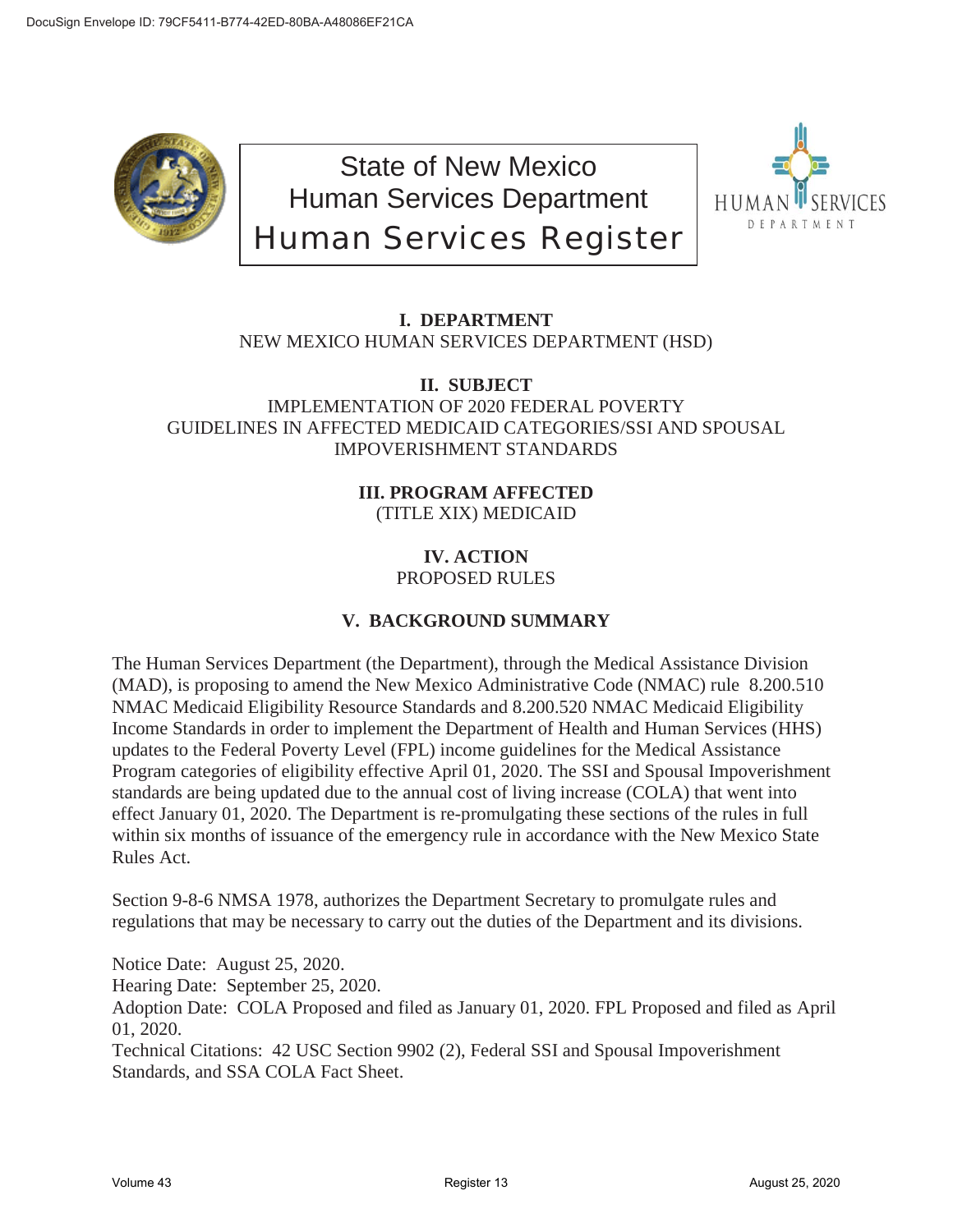#### **Summary of Revisions:**

#### **8.200.510 NMAC**

Section 11 is amended to reflect current COLA for Community Spouse Resource Allowance. Section 12 is amended to reflect the current COLA for Post-Eligibility Calculation (Medical Care Credit).

Section 13 is amended to reflect the current COLA for Average Monthly Cost of Nursing Facilities for Private Patients.

Section 14 is amended to reflect the current COLA for Resource Amounts for Supplemental Security Income Related Medicare Savings Programs.

Section 15 is amended to reflect the COLA for current Excess Home Equity Amount for Long-Term Care Services.

#### **8.200.520 NMAC**

Section 8 is amended to reflect the current mission statement.

Section 11 is amended to reflect upcoming FPL guidelines.

Section 12 is amended to reflect the cost of living increase.

Section 13 is amended to reflect the increase in the Federal Benefit Rate.

Section 15 is amended to reflect the increase in SSI living arrangement amounts.

Section 16 is amended to reflect the increase in the monthly income standard for Institutional Care and Home and Community Based Waiver Services categories.

Section 20 is amended to reflect the increase in the covered quarter income standard.

## **VI. RULE**

These proposed rules will be contained in 8.200.510 and 8.200.520 NMAC. This register and the proposed rules are available on the HSD website at: http://www.hsd.state.nm.us/2017-commentperiod-open.aspx and http://www.hsd.state.nm.us/LookingForInformation/registers.aspx. If you do not have internet access, a copy of the proposed register and rule may be requested by contacting (505) 827-1337.

## **VII. EFFECTIVE DATE**

The Department proposes to implement the COLA rule effective January 01, 2020 and the FPL rule effective April 01, 2020.

## **VIII. PUBLIC HEARING**

A public hearing to receive testimony on this proposed rule will be held via conference call on Friday, September 25, 2020 at 9:00 a.m., Mountain Time (MT). **Conference Number: 1-800- 747-5150. Access Code: 2284263.** 

If you are a person with a disability and you require this information in an alternative format or require a special accommodation to participate in the public hearing, please contact the MAD in Santa Fe at (505) 827-1337. The Department requests at least 10 working days advance notice to provide requested alternative formats and special accommodations.